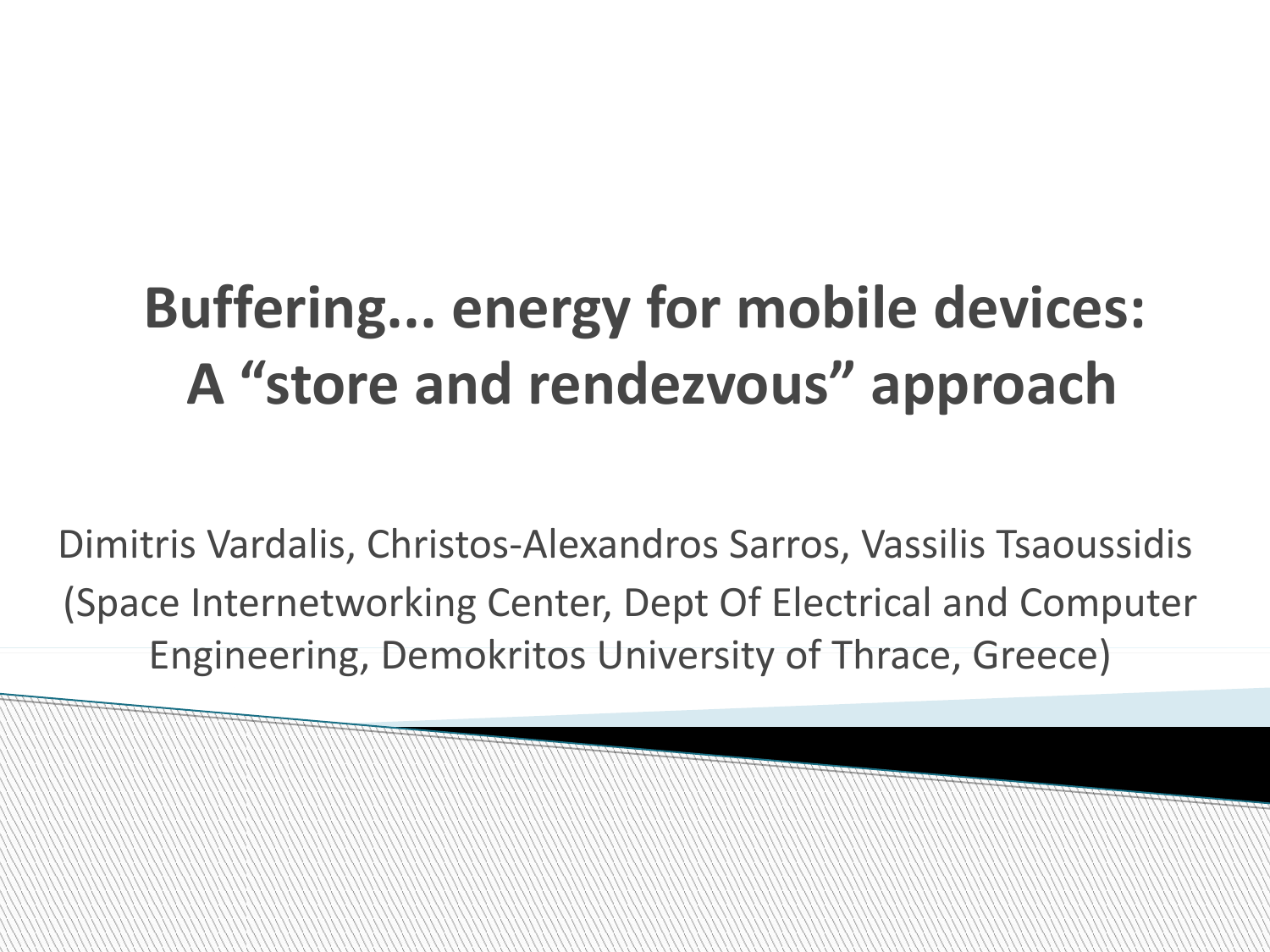#### **Motivation: Improve Energy Efficiency for Mobile Devices using DTN**

- Mobile devices often undergo prolonged daily use
	- Battery capacity does not match the increased energy demand
- ▶ Wireless networking a major energy draining source
	- Up to 60% of the total energy consumption for network-intensive applications
- Goal: Reduce energy consumption of mobile devices
	- Wired-cum-wireless Internet setting with an 802.11 connection
- ▶ Observation: DTN can natively solve a wide-range of networking problems traditionally addressed with custom, isolated solutions
- ▶ Solution: Use DTN to shape Internet traffic and create long idle periods
	- Allow mobile devices to suspend the wireless interface during idle intervals
		- Setup rendezvous between Base Station and Mobile Receiver to flush data
	- Assess the effect on the user experience from applying this solution

◦ Manage wireless channel utilization when multiple devices are active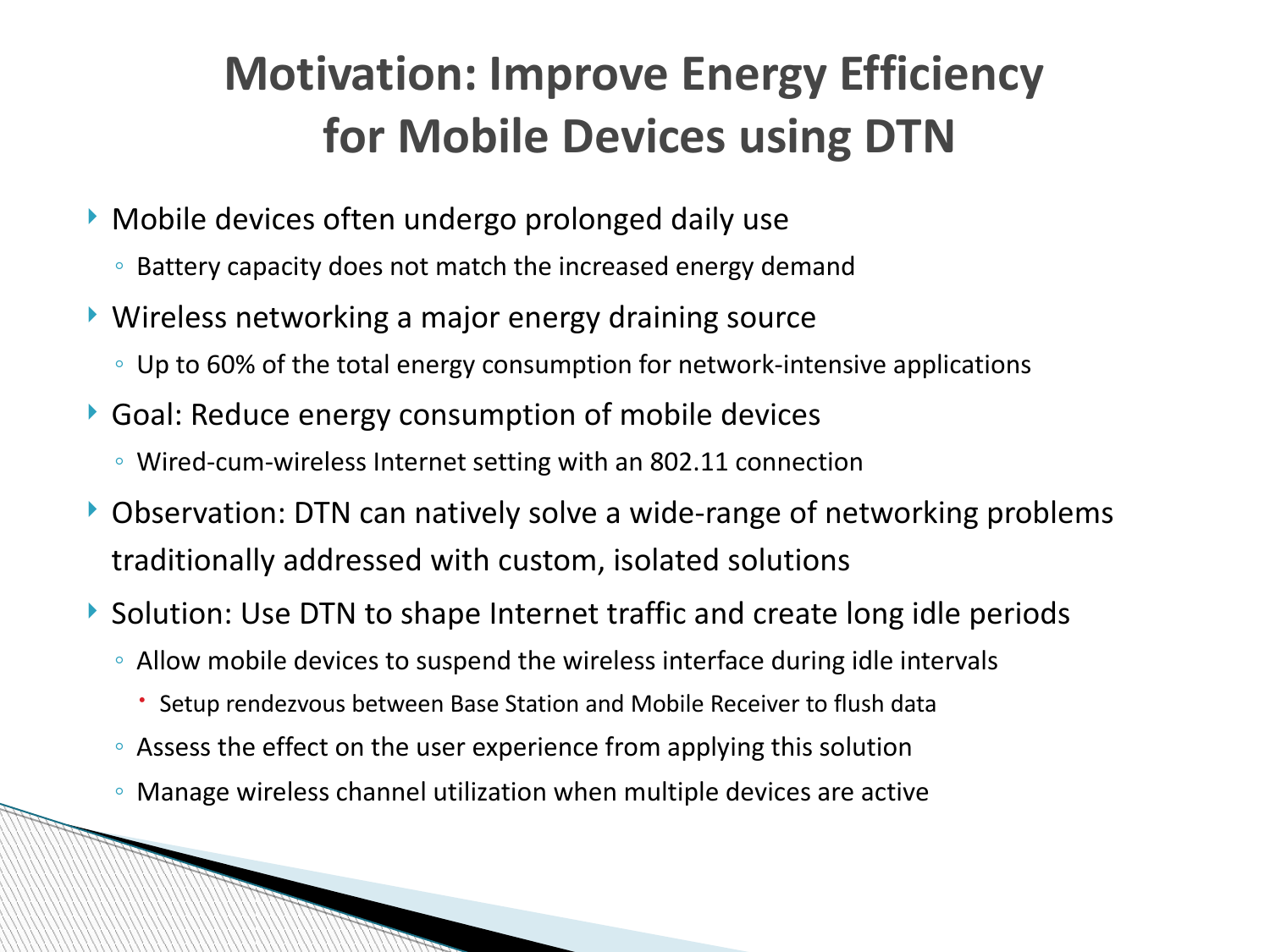#### **Presentation Overview**

- Related work on energy efficiency
- Background on DTN
- ▶ Energy-efficient networking with DTN
	- Energy-efficient DTN Overlay
	- Energy-saving potential (mathematical formulation)
	- Rendezvous mechanism
- Experimental methodology
	- In-house DTN simulation model in ns2
- ▶ Simulation Results

- Simple DTN overlay, assessment of the effect on user experience
	- Experiment with different traffic types: FTP, CBR, HTTP
- Multiple receivers with simultaneous FTP connections
	- Experiment with different scheduling strategies: isolated, combined, time-based
- Summarize conclusions and future work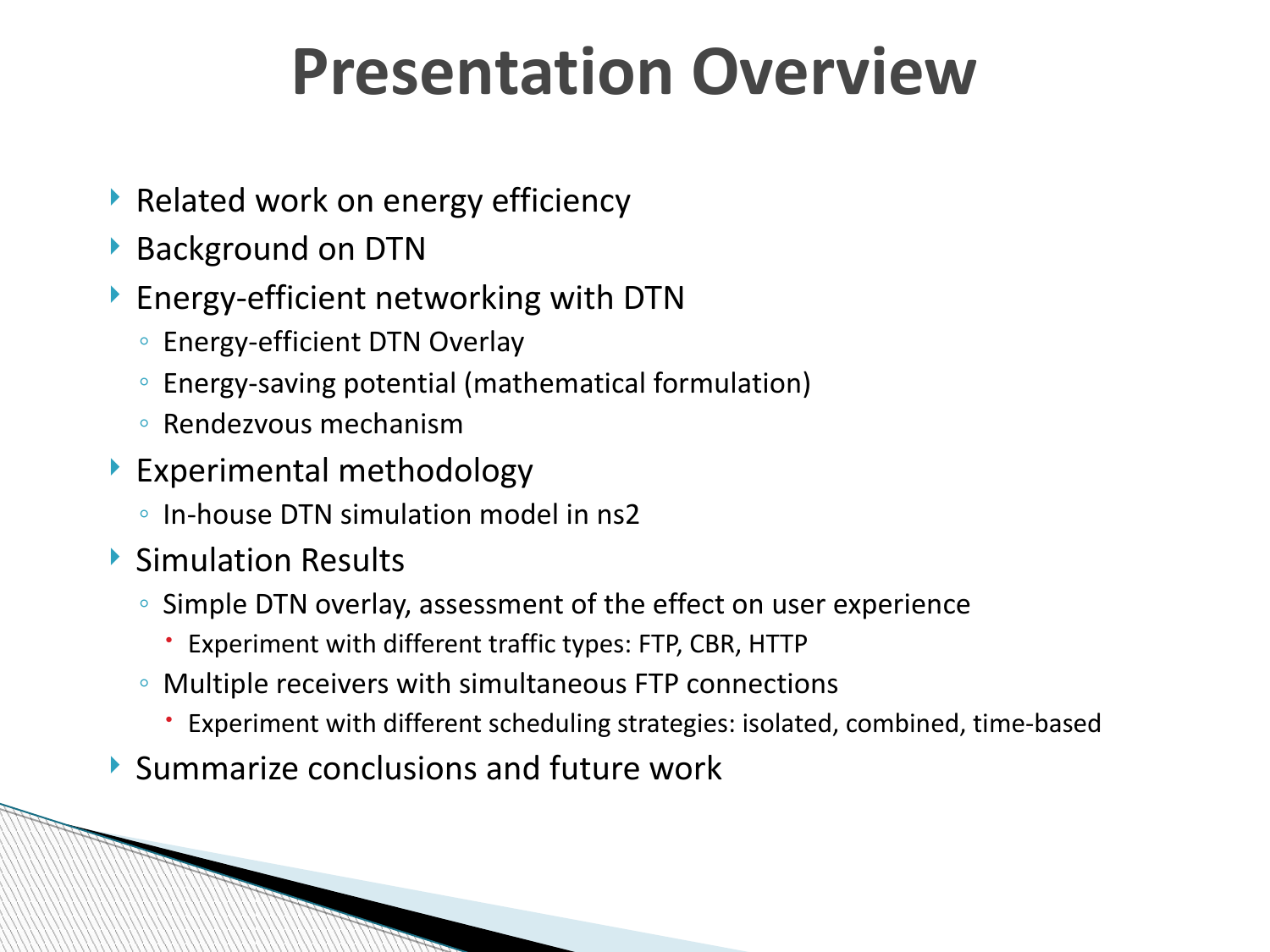#### **Related Work**

- Typical energy conservation solutions in wireless LANs
	- Rely on switching the WNIC to Sleep mode (Sleep power << Idle power)
	- Buffer data that arrive during sleep intervals
	- Are tailored to fit a certain traffic type
- ▶ 802.11 provides a built-in Power-Save Mode (PSM)
	- Mobile devices suspend their wireless interface and notify the Access Point (AP)
		- AP buffers incoming data destined to suspended nodes
	- AP includes pending data notification in a Traffic Indication Map (TIM)
		- Follows the periodic beacon frame
		- Mobile devices wake up periodically to listen to the TIM
	- Limited due to
		- Probabilistic nature of incoming data
		- Small buffer space at the Access Point

- Researchers have explored alternative methods
	- Based on the same core buffering principle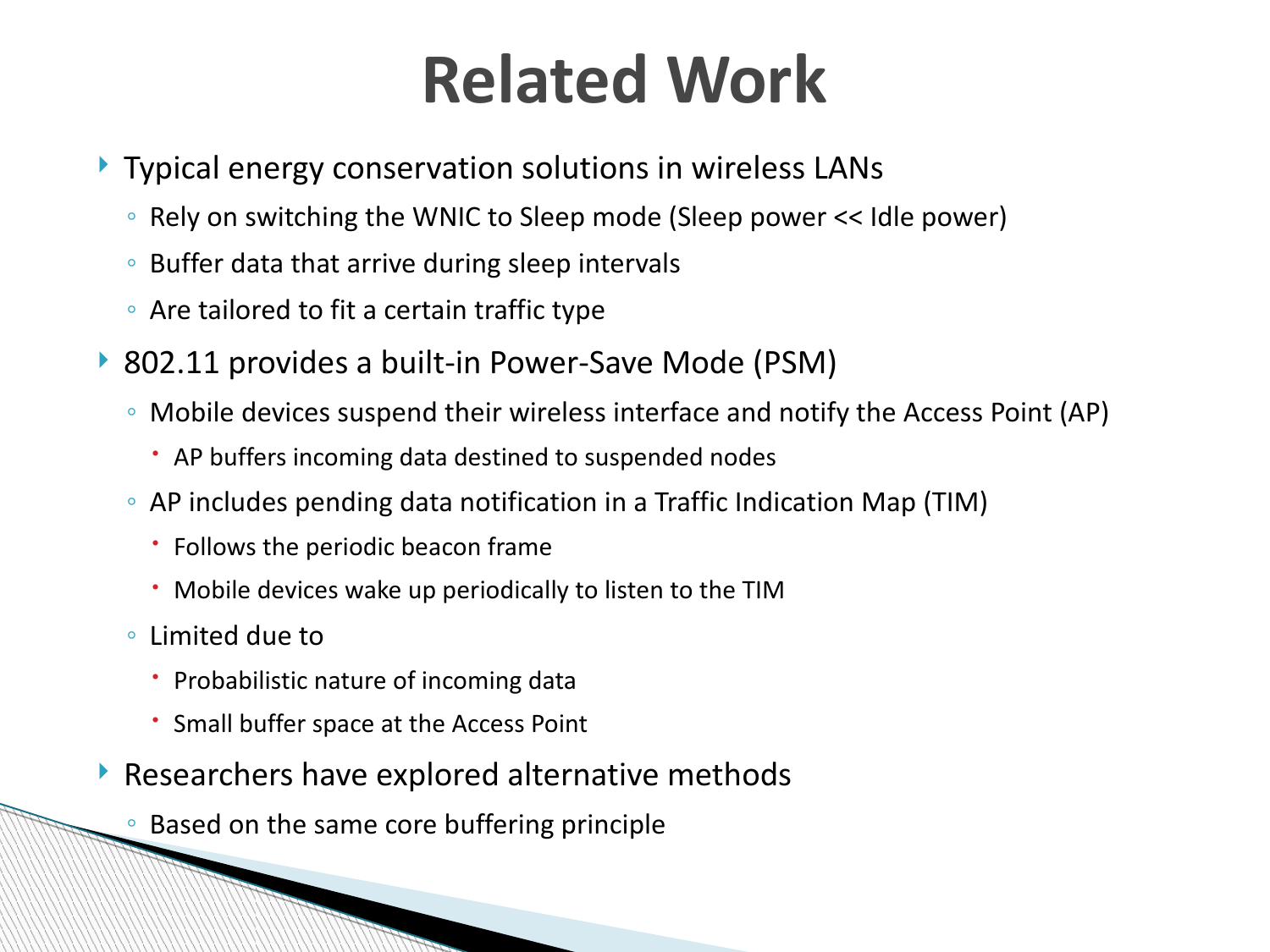# **Related Work (2)**

- Related work proposes solutions that extend or replace PSM
	- Data buffering at higher network layers, hiding traffic from PSM (Adams et al.)
	- Server-side proxy informing a client-side proxy of the next data arrival (Chandra et al.)
	- Scheduler service at the BS and a proxy at the mobile terminal (Zhu et al.)
	- Modified TCP version that utilizes round trip time estimates to selectively idle the wireless interface (Batsiolas et al.)
	- Most solutions target either streaming or file transfers
- ▶ Our solution: DTN overlay employing in-network data buffering
	- Use volume-based instead of time-based buffering
		- Completely bypass PSM
	- Incorporate signaling into the bundle protocol (in-band communication)
		- No need for additional agents
	- Targets both streaming and file transfers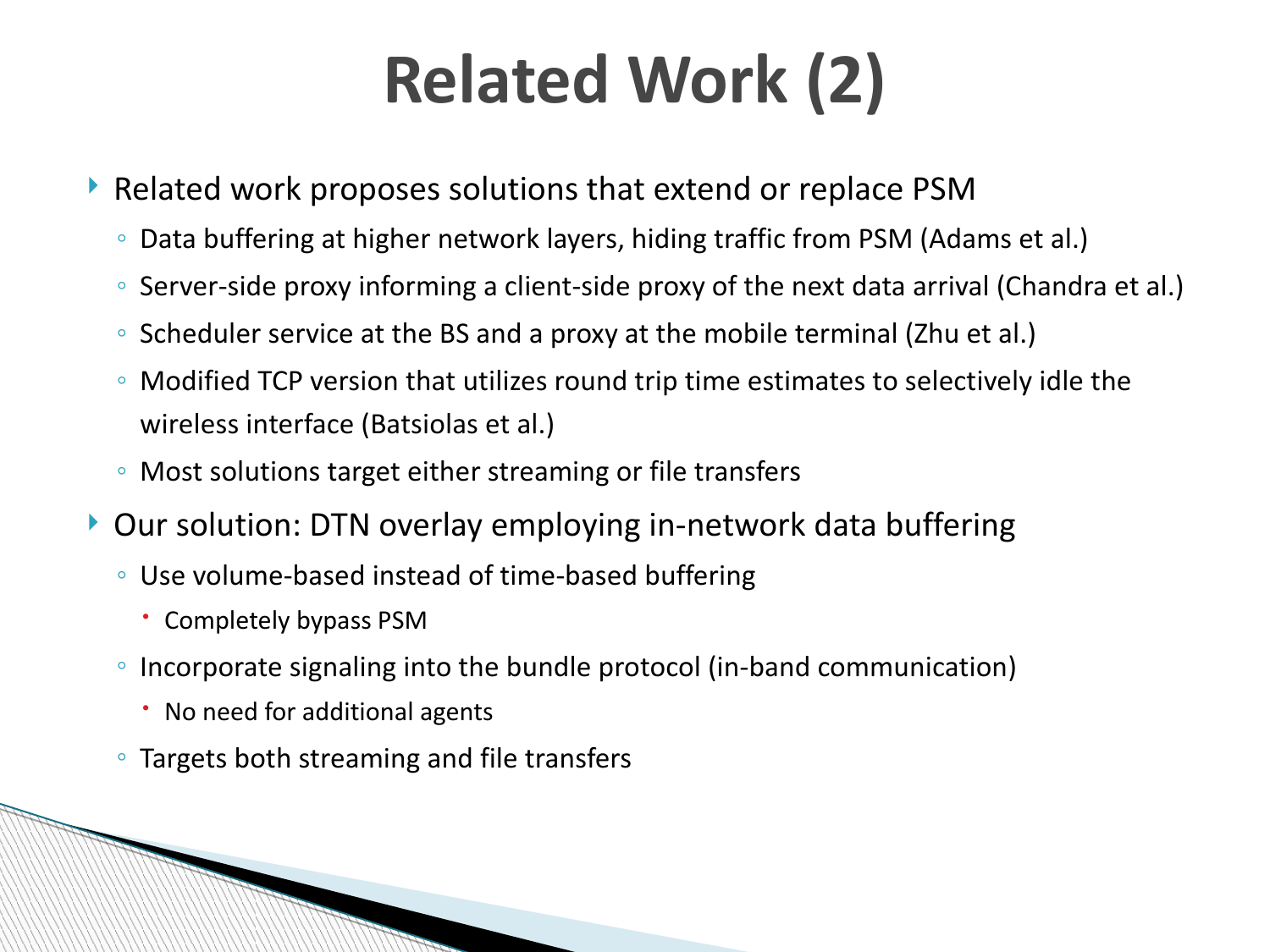# **DTN Background**

- Copes with long propagation delays and intermittent connectivity
- Breaks the end-to-end connectivity constraint of Internet protocols
	- Provides asynchronous service
	- Allows for physically carrying data among isolated networks
- ▶ Can be deployed as an overlay on existing networks
	- Interconnects heterogeneous networks
	- Provides delay-disruption tolerant services among underlying network segments
- **Provides permanent storage of protocol state and in-flight data** 
	- Ensures seamless operation across machine restarts
- $\triangleright$  Supports delivery reliability through the custody mechanism
	- A coarse-grained retransmission capability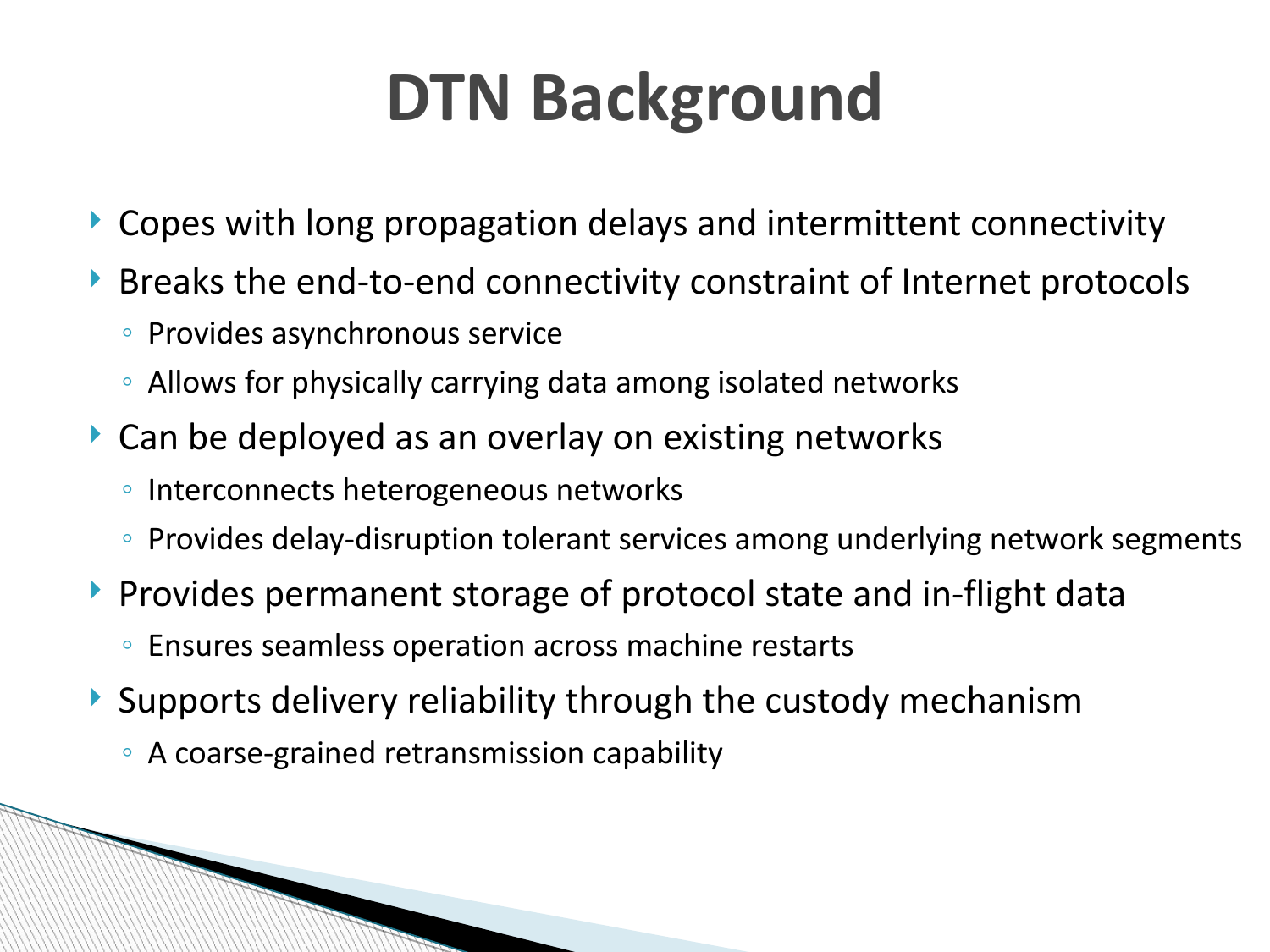# **Energy-Efficient DTN Overlay**

- DTN overlay deployed in a typical Internet setting with a last-hop 802.11 link
	- Exploit excess capacity of the wireless link vs. the Internet connection
		- Shape incoming traffic creating long idle intervals
		- Allow mobile device switch the network interface to sleep mode
	- Minimum deployment: Source, BS, Mobile device
	- Presence of additional nodes exploits in-network storage pushing data closer to the BS
	- Hop-by-hop communication supports
		- The two main Internet transports TCP (FTP, HTTP) and UDP (media streaming)
		- Custody transfer
	- Bundles are routed in a cut-through fashion respecting space availability
- Extended DTN with a Rendezvous mechanism (between BS and device)

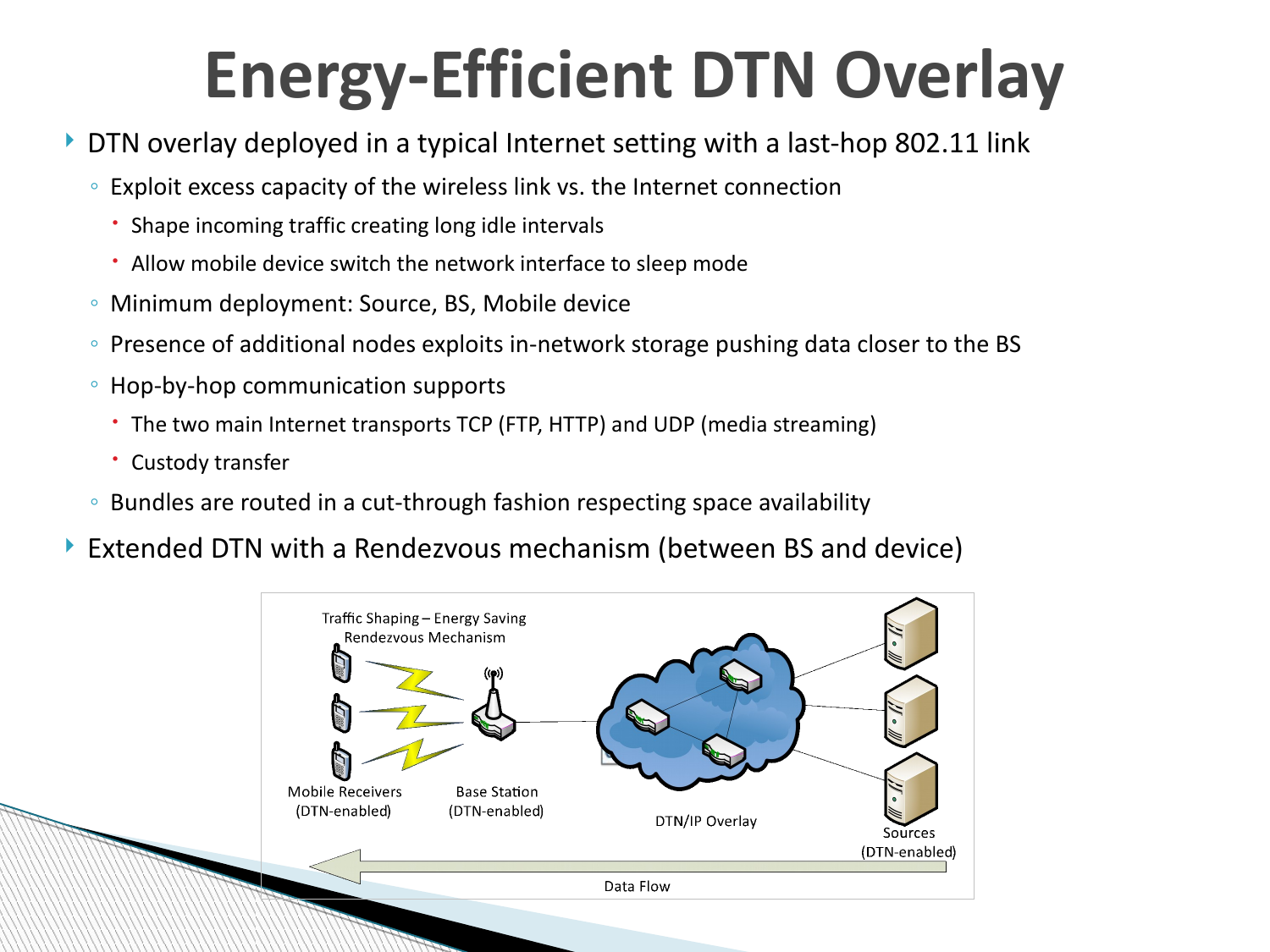# **Energy-Saving Potential**

- Simple mathematical formulation of ideal energy consumption
	- One-way traffic and constant incoming and outgoing data rates at the BS
	- All idle intervals are exploited as sleep intervals
	- Active States: Transmission (1.4 W), Reception (0.95 W), Idle (0.81 W), Transition (0.81 W)
	- Sleep State: Sleep (0.06 W)
- Observations
	- Tradeoff between energy conservation and data delivery latency
	- Large transition times and small outgoing/incoming data rate ratios require large buffering amount
	- For multiple active receivers, each flow OutRate becomes smaller, and the energy-saving potential is reduced
		- Energy-efficiency improves if flows do not overlap
- $\blacktriangleright$  Example state transitions for

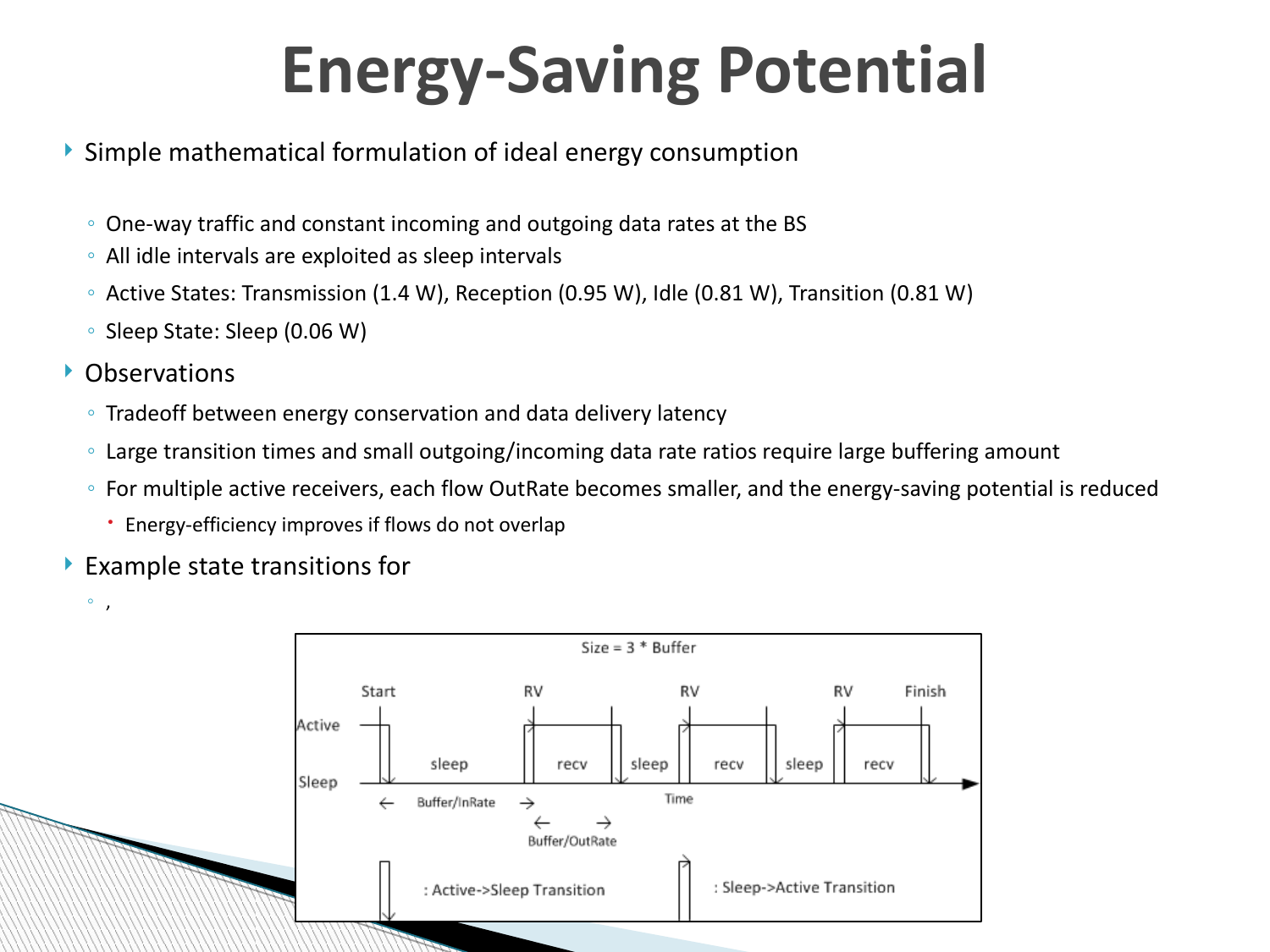#### **The Rendezvous Mechanism**

- Data are withheld at the BS and flushed at rendezvous times
	- The desired buffering amount is specified via the Target Buffer Occupancy (TBO)
	- Partially received bundles are fragmented
		- Creating a fully received fragment (forwarded) and an empty fragment (remains at the BS)
- Each rendezvous is calculated based on a smoothed ratio (SBP) of the received bytes (RB) during the previous reception interval (RI) and the TBO ◦ ,
	- Calculated rendezvous time is included at the end of burst in the bundle header
- Mobile device checks for sufficient time and suspends the wireless interface until the next rendezvous (considering time for transition)
- In case of multiple receivers the energy efficiency can be improved by limiting transmission overlaps
	- Limiting transmission overlaps results to shorter flushes
	- Receiver remains active for shorter periods of time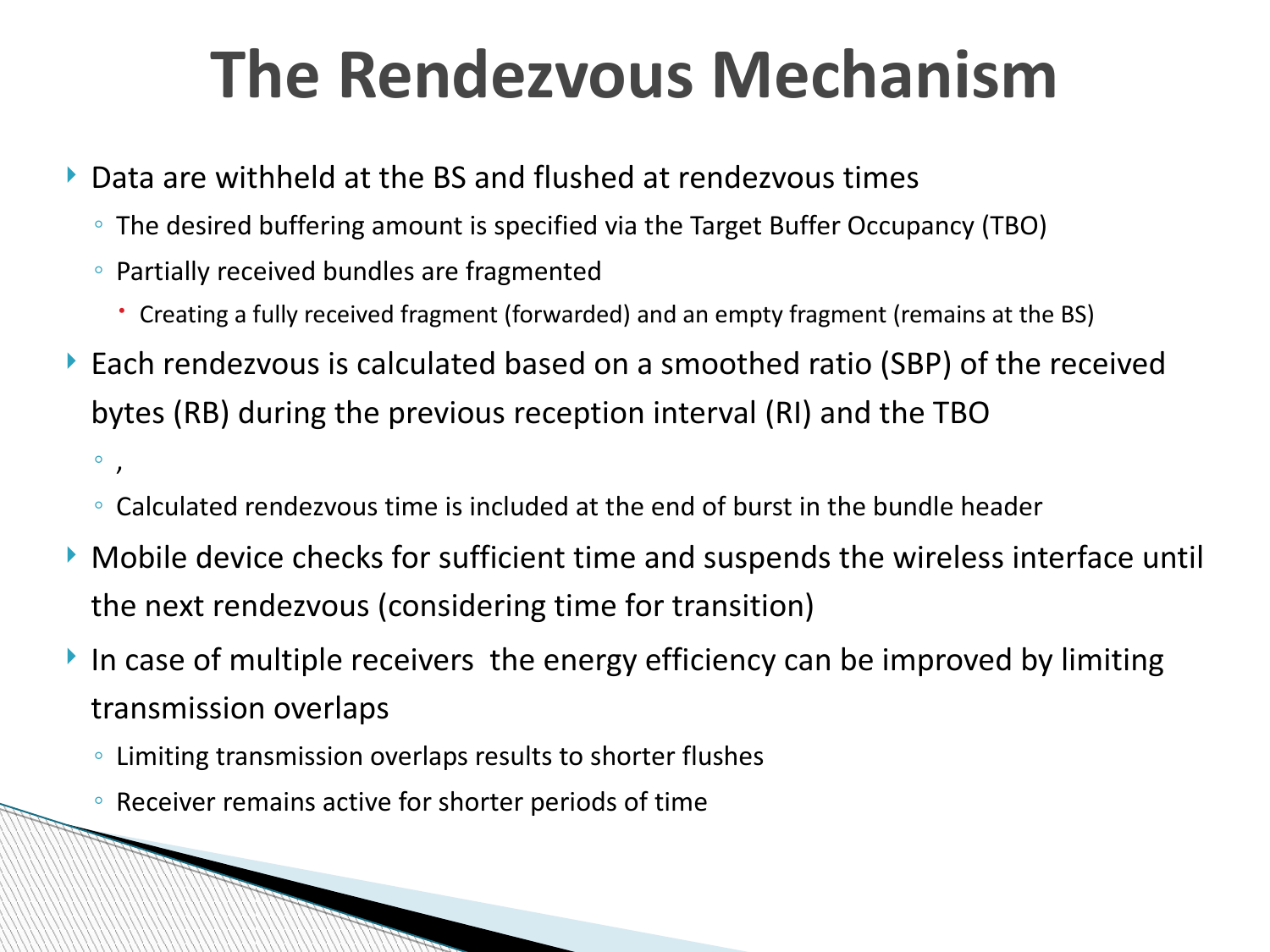# **Limiting Transmission Overlaps**

- Experimented with alternative rendezvous mechanisms: isolated, time-based, combined
- ▶ Isolated (original): Rendezvous' are set with each receiver individually (i.e. no transmission overlap limitation)
- Combined (improvement): BS takes into account scheduled rendezvous' of other receivers
	- NextRV is calculated according to the original mechanism
	- The BS detects possible overlaps with already scheduled transmissions
		- Estimating the average flushing duration based on the wireless link nominal bandwidth and the TBO
	- Repositions the rendezvous earlier or later in time so that overlaps are avoided
		- Minimize time shifting of the rendezvous



Time-based (benchmark): BS schedules rendezvous in a purely time-based fashion

◦ Buffer flushes alternate in equal time intervals and overlaps are avoided (flushes are scheduled adequately far apart)

◦ Intervals are predetermined based on data gathered from the combined algorithm simulations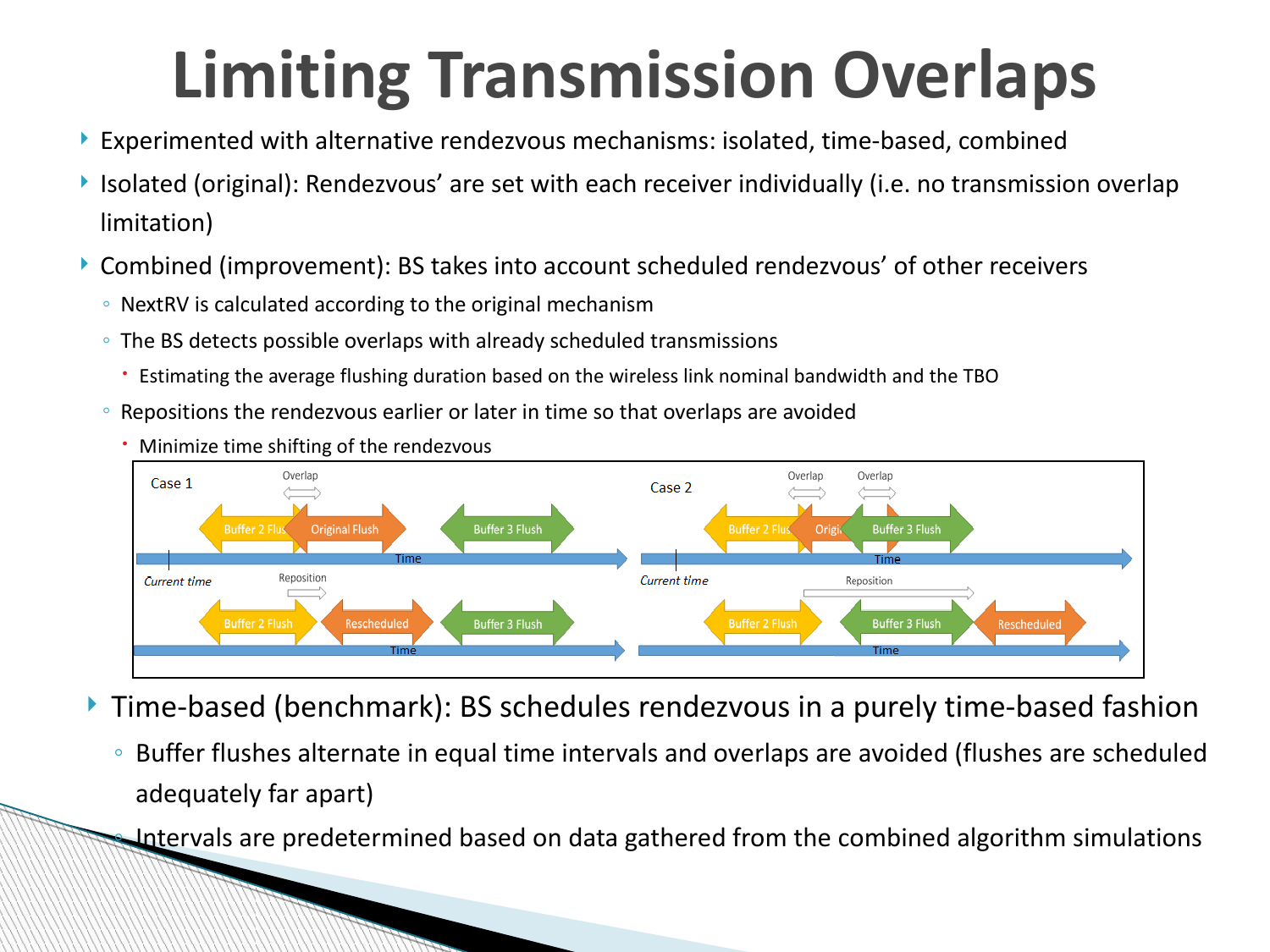# **Experimental Methodology**

- Simulations with our in-house DTN simulation model implemented in ns2
	- DTN agent supports both TCP and UDP
		- Store-and-forward module between the application and the transport layers
- **Two main simulation directions** 
	- Single wireless receiver: Evaluate solution performance and user experience effect for
		- File transfers (FTP): Sending a file of 10 MB
		- Media streaming (CBR): Sending 500 B every 5 ms (800 Kbps) for 1 minute
		- Web browsing (HTTP): Sending files of 20 KB for 2 minutes and 40 seconds (each file is sent as soon as the previous file arrives)
	- Multiple wireless receivers, different transmission scheduling strategies for file transfers of 10 MB: isolated, combined and time-based
- ▶ BS-MRs connected on an 802.11 WLAN, with a data rate of 11 Mbps
	- Energy expenditure for the WNIC of mobile devices is tracked by the ns2 energy model
- $\triangleright$  Nodes with the DTN suffix host a DTN agent, Rel-IP node relays IP traffic
	- IP route: Src-DTN→Rel-IP→BS-DTN→MR-DTN
	- Overlay transfers: Src-DTN→BS-DTN→MR-DTN
	- End-to-end transfers: Src-DTN→MR-DTN

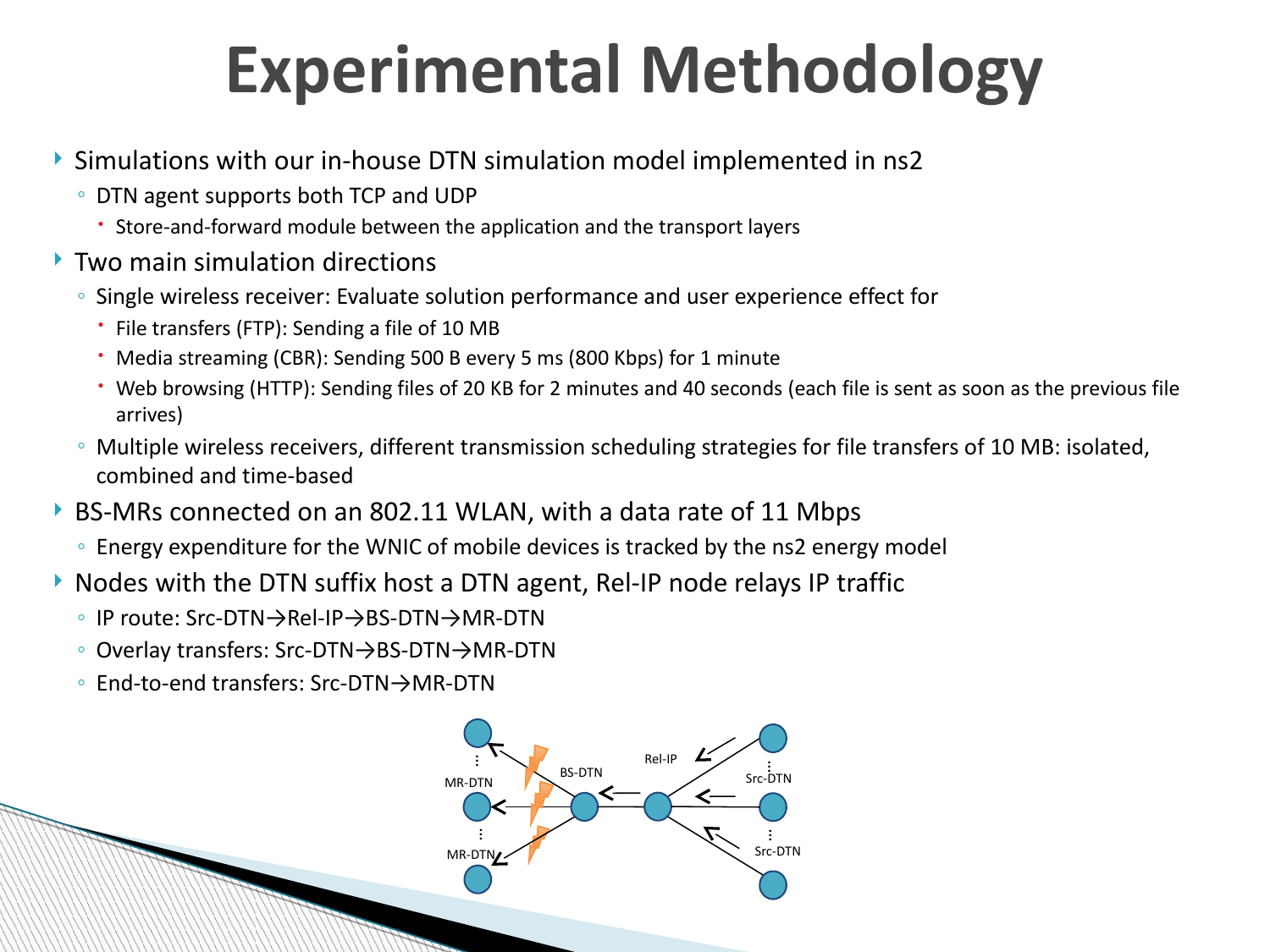## **Results: Single Receiver FTP**

- ▶ E2E: Energy 55.5 J, delay 59.7 sec
- ▶ 80 KB TBO: Energy 36.2 J (34% improvement), delay 60.1 (0.7% increase)
	- Insignificant additional delay (maximum of 0,4 sec)

- ▶ 10 KB TBO: Practically no sleep (not enough time for transition)
- TBO >= 20 KB: Overall idle > 25 sec (sleep + transition)
- ▶ 80 KB TBO: Sleep time of 26 sec
- ▶ User experience: File transfers marginally affected by buffering in the DTN overlay
	- TBO value much smaller than the ADU (i.e. the transferred file) leading to negligible additional delay



| <b>State Statistics vs. TBO</b> |       |       |              |
|---------------------------------|-------|-------|--------------|
| <b>TBO</b>                      | Sleep | Sleep | <b>Trans</b> |
|                                 | Count | Time  | Time         |
| E2E                             | 0     | 0     | 0            |
| 10                              | 232   | 2.39  | 4.62         |
| 20                              | 521   | 14.93 | 10.36        |
| 30                              | 348   | 19.93 | 6.9          |
| 40                              | 262   | 22.47 | 5.18         |
| 50                              | 212   | 23.04 | 4.16         |
| 60                              | 176   | 22.74 | 3.48         |
| 80                              | 134   | 26.42 | 2.62         |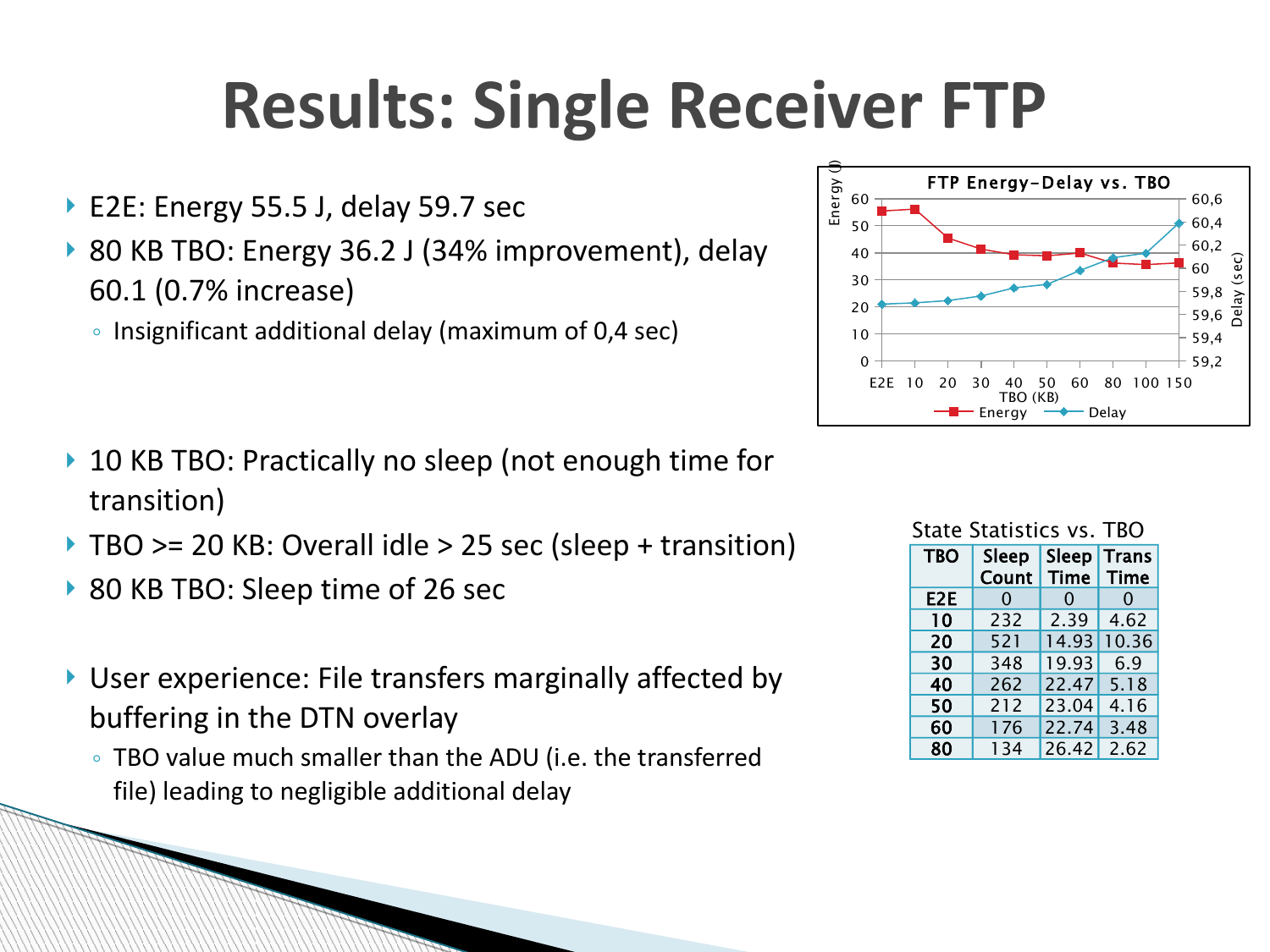# **Results: Single Receiver CBR - HTTP**

- ▶ E2E: Energy 54.1 J, delay 0.2 sec
- 10 KB TBO: Energy 36.1 J (-33%), delay 0.27 sec (+26%)
- 30 KB TBO: Energy 30.3 J (-44%), delay 0.41 sec (+100%)
- 80 KB TBO: Energy 27.7 J (-47%), delay 1.2 sec (+ 370%)
- User experience: Significant delay increase at the datagram level
	- Could be compensated by a small increase of the client buffering
	- 30 KB TBO: Additional delay (200 ms) hardly noticeable by the end-user
- E2E: Energy 134.1 J, delay 0.27 sec
- 20 KB TBO: Energy 36.2 J (-73%), delay 0.47 sec (+74%)
- Large energy savings (long idle periods between successive ADUs)
- Key value of 20 KB TBO coincides with the file size of 20 KB
- $\triangleright$  Web browsing user experience is sensitive to the application responsiveness
	- Introduced delay may deteriorate user experience and should be employed with prudence
	- Possibly require user's consent when battery level is running low



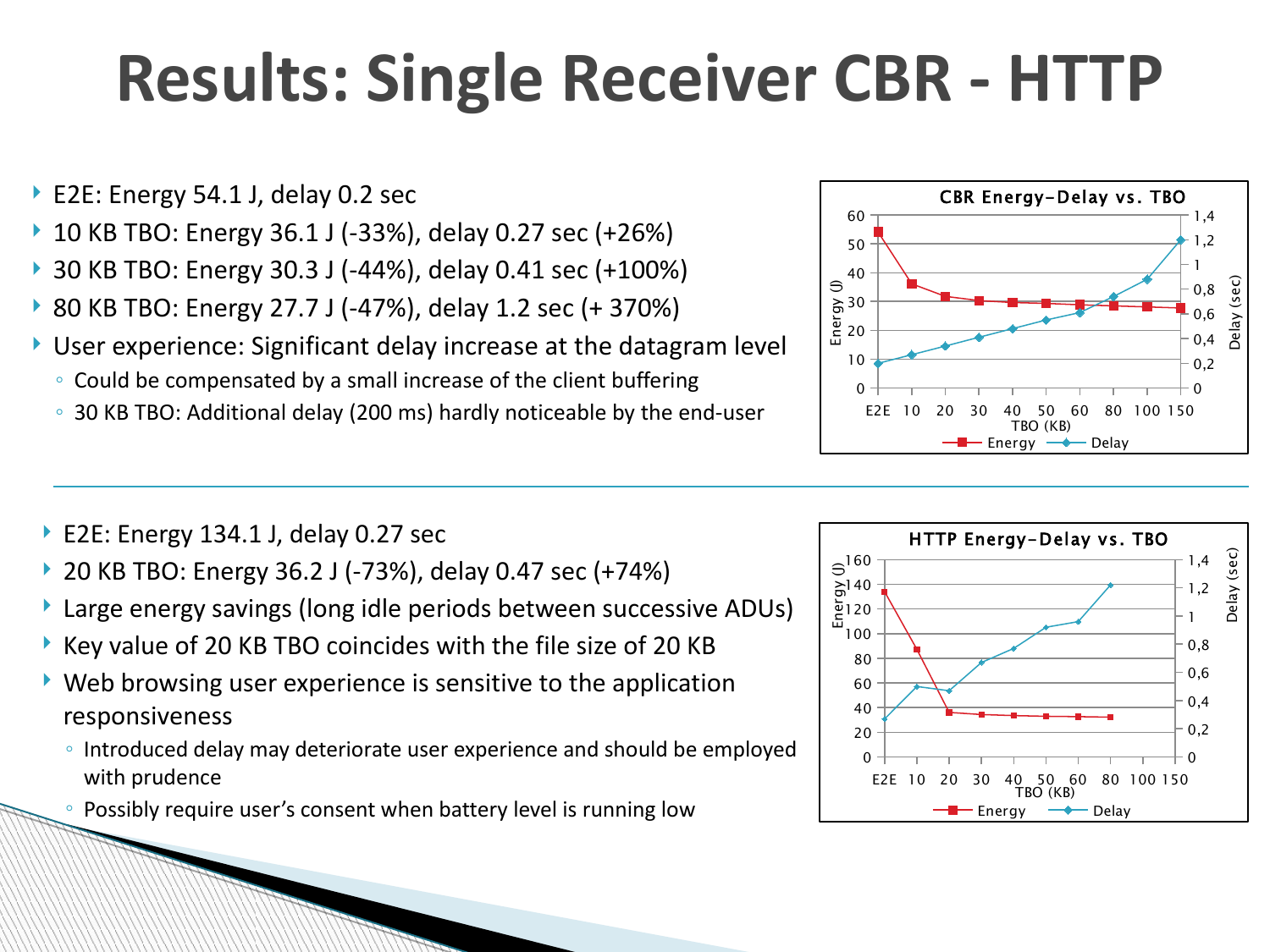#### **Results: Multiple Receivers File Transfers**

#### ▶ 2 Devices

- Combined vs. isolated (all TBOs): Improvement of 10-15%
- Time-based vs. isolated (TBOs >= 30 KB): Improvement of >15%
- Few devices smaller differences

#### ▶ 3 Devices

- Combined and time-based mechanisms vs. isolated (TBOs between 30 and 60 KB): Improvement up to 25%
- Similar performance of the combined and time-based mechanisms
	- Flush fitting mechanism effectively limits contention

#### ▶ 4 Devices

- Combined vs. isolated (all TBOs): Improvement of 5-20%
- Time-based vs. isolated (TBOs between 30 and 60 KB): Average improvement of 30%
- Minimizing overlap of the buffer flushes significantly improves the energy efficiency of the mobile receivers
	- The combined mechanism improves energy efficiency over the isolated mechanism
		- However it exhibits relatively inconsistent performance (it is possibly unable to eliminate overlaps under all circumstances)
		- Further refinement of the mechanism is necessary





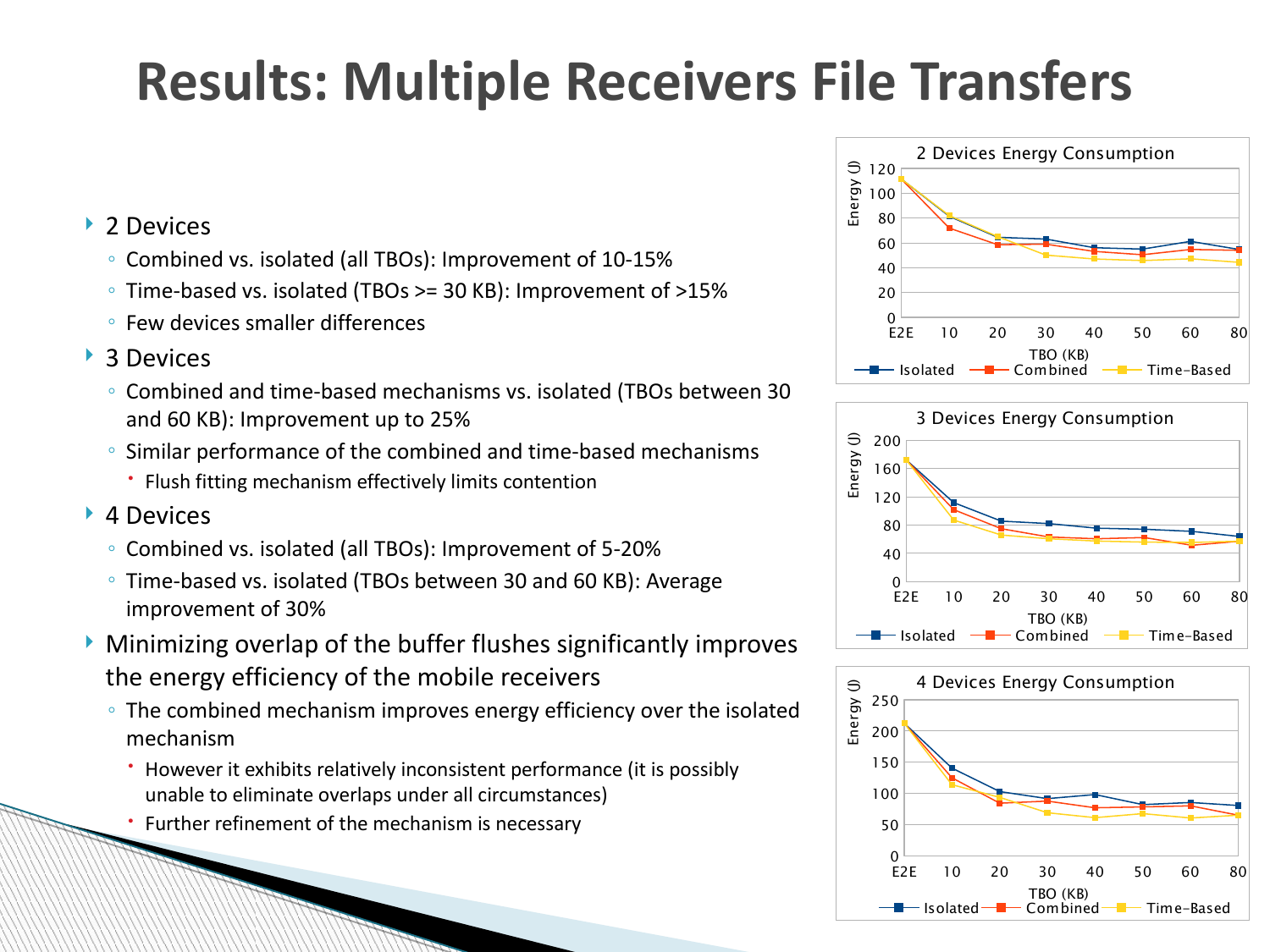# **Results: 3 Devices Flush Goodput**

- ▶ Top: Isolated 40 KB TBO, energy 75 J
- Bottom: Time-based 40 KB TBO, energy 57 J
- ▶ The isolated mechanism goodput fluctuates within a wide range
	- Multiple buffer flushes may be simultaneously active
	- Lower goodput results in longer flush duration => the WNIC must stay active for longer periods of time at each rendezvous
- The time-based goodput is contained within a narrow band below the 2.5 Mbps value
	- Rapid buffer flushes achieve better energy efficiency of the receiver
	- The time spent in the sleep state is maximized over the time spent in the idle state



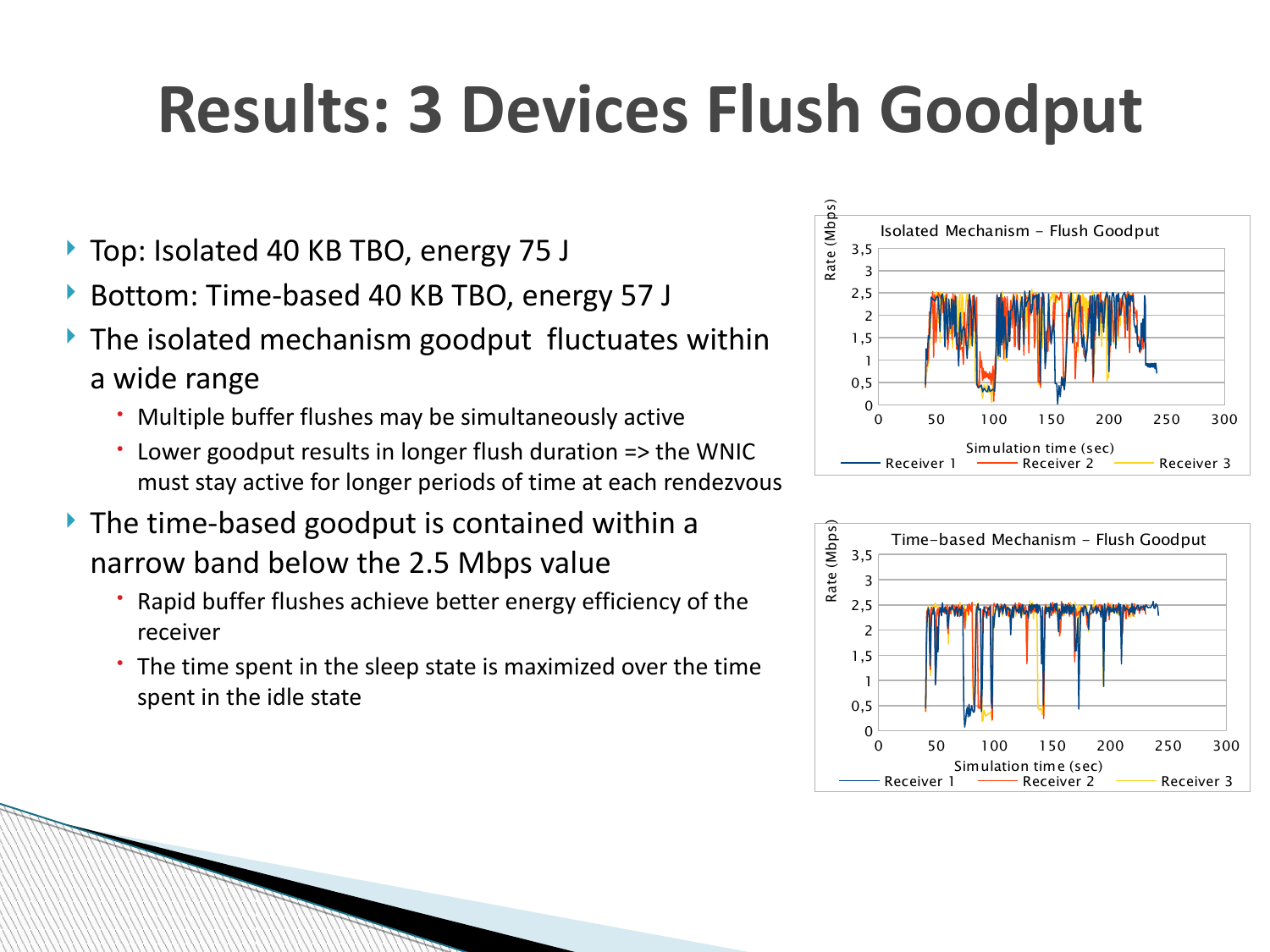## **Conclusions**

- Simulation experiments in-line with mathematical formulation and older results
- $\triangleright$  File transfer energy efficiency improvement  $>$  30%, performance only marginally affected by the DTN overlay
	- ADU (file) size >> buffering amount (TBO)
	- The proposed energy-efficient solution does not deteriorate end-user experience and can be unconditionally applied
- ▶ Streaming energy efficiency improvement > 40%, performance can be affected for large TBOs
	- ADU (datagram) size < buffering amount (TBO)
	- Introduced delays can be compensated for by a slight increase in the client buffering amount
		- Maintaining high level of user experience
- ▶ Web browsing energy efficiency improvement > 70%, performance affected
	- ADU (average file) size ≈ buffering amount (TBO)
	- User experience during web browsing highly dependent on responsiveness
		- Soliciting the user's consent may be necessary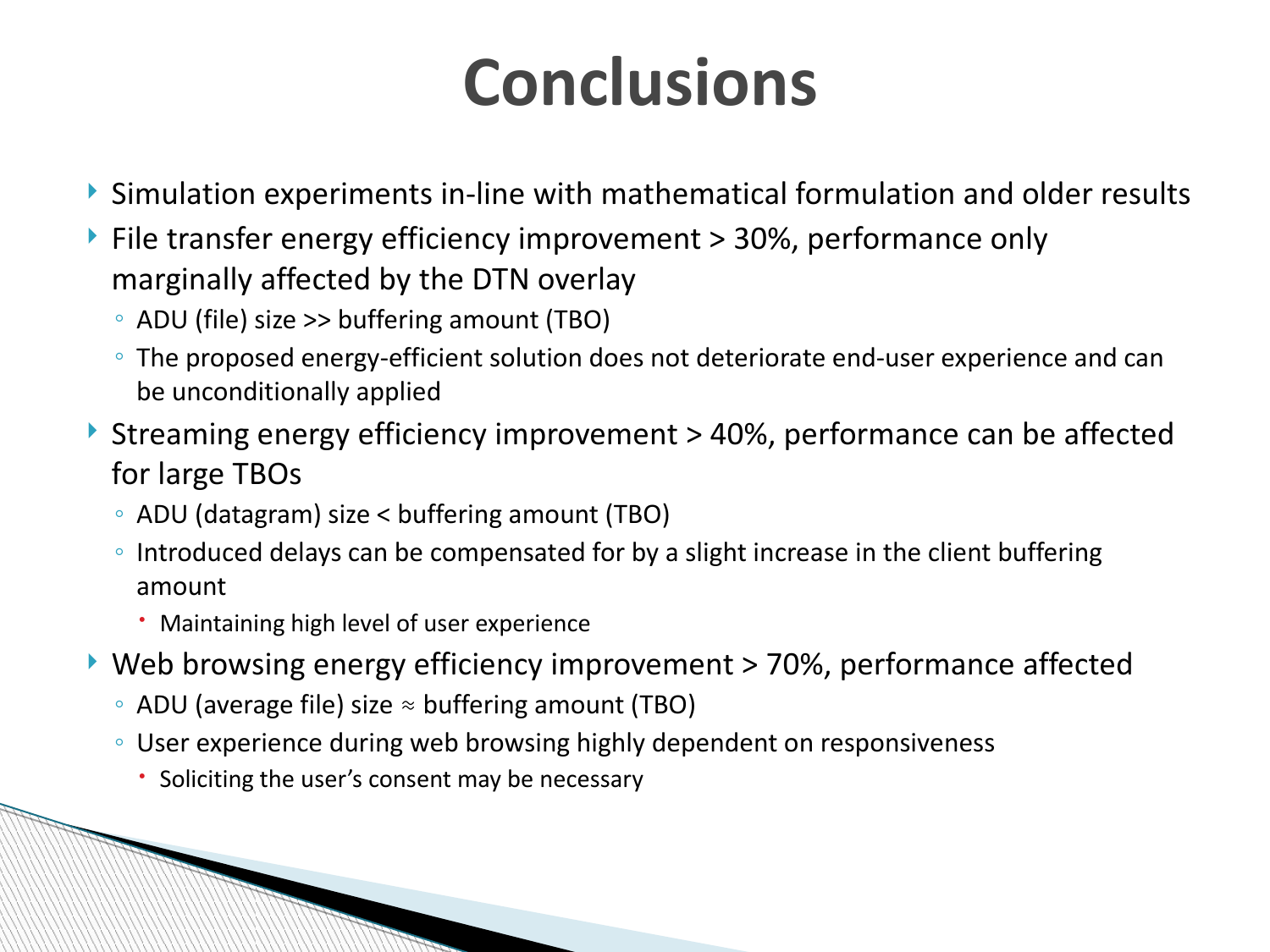# **Conclusions (2)**

- When multiple devices are present
	- A smart scheduling mechanism that limits overlaps of the buffer flushes further improves energy efficiency
	- Our combined mechanism improves on the isolated approach, but it is not as consistent as the time-based mechanism
		- Further development of the mechanism is necessary
- ▶ Future plans
	- Refine the combined mechanism increasing its flexibility and adaptiveness to changing network conditions
	- We have strong evidence that energy efficiency could be significantly increased if the overlap calculations dynamically adjust based on
		- The load of the WI AN

**RANGE BERGERA BERGERA BERGERA BERGERA BERGERA BERGERA BERGERA BERGERA BERGERA BERGERA BERGERA BERGERA BERGERA** 

The expected data amount available at rendezvous time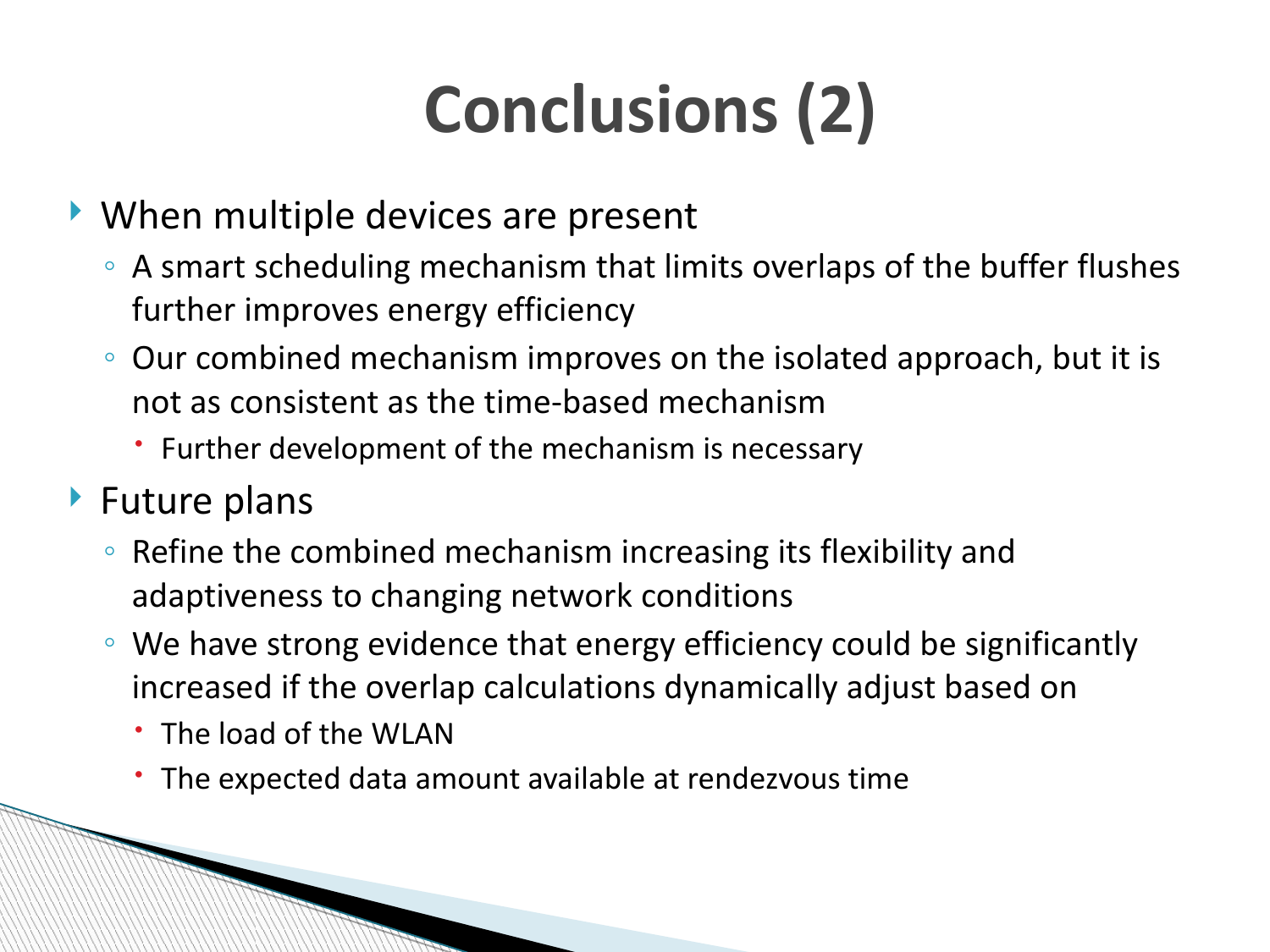#### **References**

- *1. A. Acquaviva, T. Simunic, V. Deolalikar, S. Roy, "Remote power control of wireless network interfaces," in Proc. 13th International Workshop on Power and Timing Modeling, Optimization and Simulation (PATMOS), Torino, Italy, 2003.*
- *2. Telecommunications and information exchange between systems, "Local and metropolitan area networks Specific requirements, Part 11: Wireless LAN Medium Access Control (MAC) and Physical Layer (PHY) Specifications," IEEE Standard for Information technology, 2007.*
- *3. V. Cerf, S. Burleigh, A. Hooke, L. Torgerson, R. Dust, K. Scott, K. Fall, H. Weiss, "Delay-Tolerant Networking Architecture," IETF RFC 4838. [Online]. Available: http://tools.ietf.org/html/rfc4838.txt, 2007.*
- 4. D. Vardalis and V. Tsaoussidis, "Energy-efficient internetworking with DTN", Journal of Internet Engineering, Klidarithmos Press, Volume 5, Number 1, 2011.
- *5. C. Jones, K. Sivalingam, P. Agrawal, J. Chen, "A Survey of Energy Efficient Network Protocols for Wireless Networks," ACM Journal on Wireless Networks, vol. 7, no. 4, pp. 343-358, 2001.*
- 6. S. Chandra, A. Vahdat, "Application-specific network management for energy-aware streaming of popular multimedia formats," in Proc. The General Track of the annual conference on *USENIX, Monterey CA, USA, 2002.*
- *7. J. Adams, G.M. Muntean, "Adaptive-Buffer Power Save Mechanism for Mobile Multimedia Streaming," in Proc. IEEE International Conference on Communications, Glasgow, UK, 2007.*
- *8. A. Acquaviva, E. Lattanzi, A. Bogliolo, "Design and Simulation of Power-Aware Scheduling Strategies of Streaming Data in Wireless LANs," in Proc. The 7th ACM International Symposium on Modeling, Analysis and Simulation of Wireless and Mobile Systems (MSWiM), Venice, Italy, 2004.*
- *9. H. Zhu, G Cao, "A Power-Aware and QoS-Aware Service Model on Wireless Networks," in Proc. 23rd Annual Joint Conference of the IEEE Computer and Communications Societies (INFOCOM), Hong Kong, 2004.*
- <sup>10.</sup> *V. Tsaoussidis, H. Badr, "TCP-Probing: Towards an Error Control Schema with Energy and Throughput Performance Gains", The 8th IEEE Conference on Network Protocols, ICNP 2000, Osaka, Japan, 2000.*
- 11. L. Mamatas, and V. Tsaoussidis, "Effort/Gains Dynamics in Heterogeneous Networks", International Journal of Communication Systems (IJCS), Wiley Academics, 2007.
- *12. S. A. Pentland, R. Fletcher, A. Hasson, "DakNet: Rethinking Connectivity in Developing Nations," IEEE Computer Society, vol. 37, no. 1, pp. 78-83, 2004.*
- 13. R. Morris, J. Jannotti, F. Kaashoek, J. Li, D. Decouto, "CarNet: a scalable ad hoc wireless network system," in Proc. 9th ACM Special Interest Group on Operating Systems (SIGOPS) *European workshop, New York, NY, USA, 2000.*
- 14. J. Ott, D. Kutscher, "From Drive-thru Internet to Delay-tolerant Ad-hoc Networking," in: Conti, M., Crowcroft, J., Passarella, A., (Eds.), Mobile Ad-hoc Networks: From Theory to Reality. *Nova Science Publishers, Inc., pp 241-277, 2007.*
- *15. P. Hui, A. Chaintreau, R. Gass, J. Scott, J. Crowcroft, C. Diot, "Pocket-Switched Networking: Challenges, Feasibility and Implementation Issues," in Proc. 2nd IFIP Workshop on Autonomic Communications 2005, Athens, Greece.*
- *16. S.-A. Lenas, V. Tsaoussidis, "Enabling free Internet access at the edges of broadband connections: a hybrid packet scheduling approach", ACM SIGMOBILE Mobile Computing and Communications Review (MC2R), vol. 18, no. 1, pp.55-63, 2014.*
- *17. D. Vardalis, V. Tsaoussidis, "Exploiting the potential of DTN for energy-efficient internetworking," Journal of Systems and Software, vol. 90, pp. 91-103, 2014.*
- *18. K. Scott, S. Burleigh, "Bundle Protocol Specification," IETF RFC 5050. [Online]. Available: http://tools.ietf.org/html/rfc5050.txt, 2007.*
- *19. D. Vardalis, "Design and Implementation of Algorithms Exploiting Properties of the Delay-Disruption Tolerant Networks," PhD Dissertation, Dept. of Electrical and Computer Engineering, Democritus University of Thrace, 2015.*
- *20. D. Vardalis. "DTN agent for ns-2, Space Internetworking Center," [Online]. Available: https://www.spice-center.org/dtn-agent/, 2012.*
- *21. E. Shih, P. Bahl, M. Sinclair, "Wake on Wireless: An Event Driven, Energy Saving Strategy for Battery Operated Devices", in Proc. The 8th ACM International Conference on Mobile Computing and Networking (MobiCom), Atlanta, GA, USA, 2002.*
- *22. K. Jamieson, "Implementation of a Power-Saving Protocol for Ad Hoc Wireless Networks," Master Thesis, Dept. of Computer Science and Engineering, MIT, 2002.*
- *23. R. Fielding, J. Gettys, J. Mogul, H. Frystyk, L. Masinter, P. Leach, T. Berners-Lee, "Hypertext Transfer Protocol -- HTTP/1.1," IETF RFC 2616. [Online]. Available: http://tools.ietf.org/html/rfc2616.txt, 1999.*